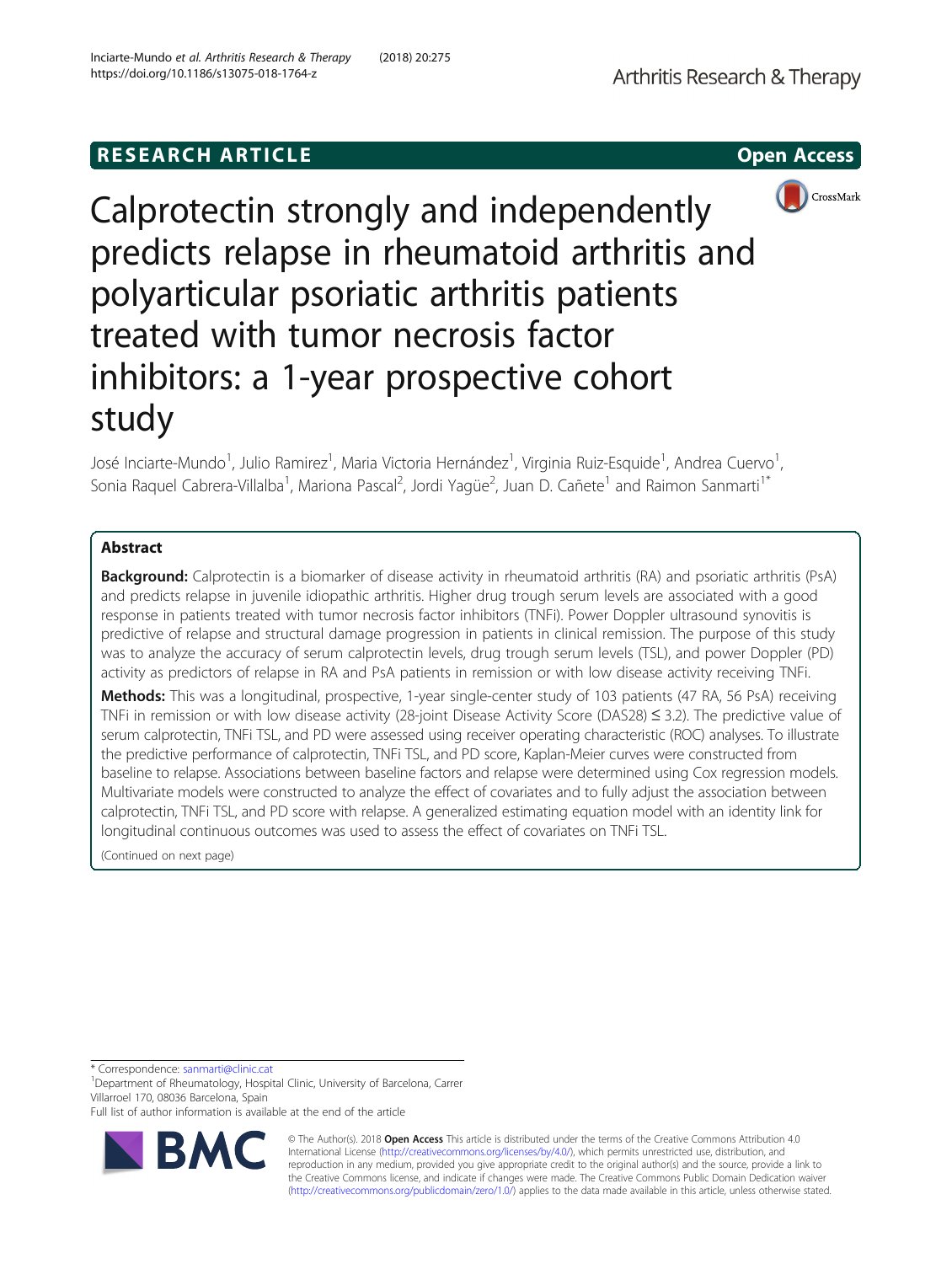## (Continued from previous page)

Results: Ninety-five patients completed 1 year of follow-up, of whom 12 experienced a relapse. At baseline, relapsers had higher calprotectin levels, lower TNFi TSL, and higher PD activity than nonrelapsers. ROC analysis showed calprotectin fully predicted relapse (area under the curve (AUC) = 1.00). TNFi TSL and PD had an AUC of 0.790 (95% confidence interval (CI) 0.691–0.889) and 0.877 (95% CI 0.772–0.981), respectively. Survival analyses and log rank tests showed significant differences between groups according to calprotectin serum levels ( $p < 0.001$ ), TNFi TSL ( $p = 0.004$ ), and PD score ( $p < 0.001$ ). Univariate Cox regression models showed that time-to-remission/low disease activity (hazard ratio (HR) = 1.17,  $p < 0.001$ ), calprotectin levels (HR = 2.38,  $p < 0.001$ ), TNFi TSL (HR = 0.47,  $p = 0.018$ ), and PD score (HR = 1.31,  $p < 0.001$ ) were significantly associated with disease relapse. In the multivariate analysis, only baseline calprotectin levels independently predicted disease relapse (HR = 2.41,  $p$  = 0.002). The generalized estimating equation analysis showed that only disease activity by DAS28-erythrocyte sedimentation rate (ESR) was significantly associated with longitudinal changes in TNFi TSL (regression coefficient 0.26 (0.0676 to 0.0036),  $p = 0.001$ ).

Conclusion: Time-to-remission/low disease activity, calprotectin serum levels, TNFi TSL, and PD score were significantly associated with disease relapse. However, only baseline calprotectin serum levels independently predicted disease relapse in RA and PsA patients under TNFi therapy.

Keywords: Calprotectin, TNFi serum trough levels, Ultrasound, Relapse, Biomarkers, Predictors, Rheumatoid arthritis, Psoriatic arthritis

## Background

Biological therapies have dramatically improved the management and prognosis of rheumatoid arthritis (RA) and psoriatic arthritis (PsA). Remission or low disease activity is possible in an increasing number of patients. Nevertheless, persistent remission is more difficult to achieve since disease relapses are common. In patients classified as in clinical remission, low-grade inflammatory activity may persist but remain undetectable by routine tests. Subclinical disease activity may result in disease relapse. Musculoskeletal ultrasound (MSUS) has shown that a significant proportion of patients classified as in remission exhibit a power Doppler (PD) signal [[1](#page-9-0)] which is associated with short-term relapse in RA patients [\[2](#page-9-0), [3](#page-9-0)].

Calprotectin, a member of the S100 protein family, is an important proinflammatory factor of innate immunity, acting as an endogenous damage-associated molecular pattern molecule via Toll-like receptor 4 activation. Higher calprotectin levels have been found in serum from RA and PsA patients [[4,](#page-9-0) [5\]](#page-9-0). Calprotectin serum levels correlate with disease activity and are independently associated with radiographic progression in RA [\[6,](#page-9-0) [7](#page-9-0)]. Moreover, calprotectin levels predict the response to biologic therapy in RA and PsA patients [\[8](#page-9-0), [9](#page-9-0)]. Our research group has demonstrated that serum calprotectin stratifies disease activity more accurately than C-reactive protein (CRP) or the erythrocyte sedimentation rate (ESR) in patients receiving tumor necrosis factor inhibitors (TNFi) [[10](#page-9-0)] or tocilizumab [[11](#page-9-0)], and strongly correlates with power Doppler ultrasound synovitis (PDUS) in RA and PsA patients with low disease activity [\[12\]](#page-9-0). In other rheumatic diseases, such as juvenile idiopathic arthritis, calprotectin more accurately predicted relapse in patients in remission [\[13\]](#page-9-0); therefore, calprotectin might be useful in predicting relapse in RA and PsA patients with low disease activity.

Recent studies have found a significant dose-response relationship between the extent of clinical improvement and TNFi trough serum levels in RA and spondyloarthritis (SpA) patients [[14,](#page-9-0) [15](#page-9-0)]. Higher TNFi trough serum levels have been associated with good therapeutic responses [[16\]](#page-9-0).Therefore, patients with low TNFi trough serum levels might be more prone to relapse.

The aim of this study was to determine the accuracy of baseline calprotectin, TNFi trough serum levels, and power Doppler (PD) score in predicting disease relapse in RA and PsA patients in remission or with low disease activity. In addition, we examined other baseline factors related to relapse, the performance of calprotectin and TNFi trough serum levels during relapse, and factors associated with longitudinal changes in TNFi trough serum levels.

## Patients and methods

This longitudinal prospective observational single-center study included 103 consecutive RA patients (according to American College of Rheumatology (ACR) 1987 criteria) and polyarticular PsA patients (according to the Classification of Psoriatic Arthritis (CASPAR)) from our Arthritis Unit. Patients were enrolled between March 2013 and September 2014, with follow-up ending in September 2015. All patients were in remission (28-joint Disease Activity Score (DAS28)-ESR  $\leq$  2.6) or had low disease activity (DAS28-ESR  $\leq$  3.2) in two consecutive visits at least 3 months apart and were currently receiving adalimumab (ADA), etanercept (ETN), or infliximab (IFX). Exclusion criteria included patients with higher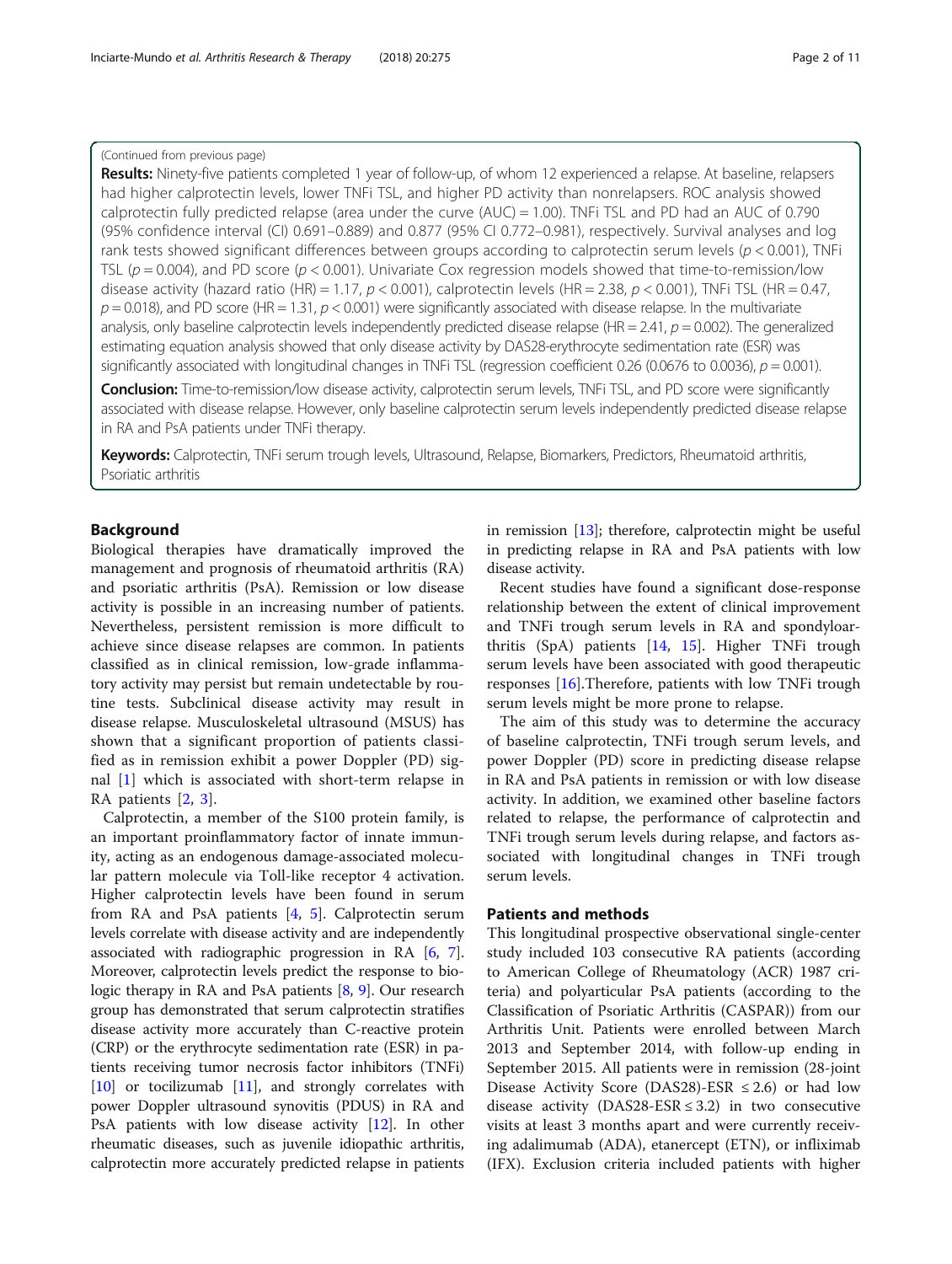levels of disease activity (DAS28 > 3.2) or PsA patients with axial or entheseal involvement, or an oligoarticular peripheral pattern. Details on demographic data, disease duration, autoantibody status, radiological data, concomitant conventional synthetic disease-modifying antirheumatic drug (csDMARD) therapy, and dose and duration of biological therapy were collected. Some patients received a reduced dose of biologic therapy due to persistent remission/low disease activity. A reduced dose was defined as treatment with a lower amount of the drug or longer intervals of administration than recommended in each product package insert.

#### Definition of disease relapse

A disease relapse was defined using the revised European League Against Rheumatism (EULAR) response criteria [[17\]](#page-9-0). The criterion for disease relapse was current DAS28 > 3.2 and an increase in DAS28 > 0.6 compared with baseline. Patients were encouraged to contact investigators if they had a disease relapse between two visits. Patients fulfilling this criterion were classified as relapsers, while patients remaining stable during follow-up were classified as nonrelapsers.

## Measurement of clinical disease activity

All patients underwent clinical assessment at baseline and at 4, 8, and 12 months, including 28-joint swollen and tender joint counts (28-SJC and 28-TJC, respectively), physician and patient global assessment with visual analogue scales (0–100 mm), ESR (mm), and CRP (mg/dL). Three composite disease activity indices were subsequently calculated: DAS28-ESR [\[18](#page-9-0)], Clinical Disease Activity Index (CDAI) [[19](#page-9-0)], and Simple Disease Activity Index (SDAI) [[20\]](#page-9-0).

## Serum biomarkers: calprotectin and TNFi trough levels

Calprotectin serum levels, TNFi trough serum levels, and antidrug antibodies were determined at baseline (visit 0) and during disease relapse using an enzyme-linked immunosorbent assay (ELISA) test kit (Calprolab™ calprotectin ELISA (ALP), Calpro AS, Oslo, Norway, and Promonitor®, Progenika SA, Spain, respectively) according to the manufacturers' protocol as previously described [[10\]](#page-9-0). These ELISA kits are validated and show adequate correlation for the measurement of drug levels and antidrug antibodies [\[21](#page-9-0)]. To reduce variations in calprotectin determinations, the whole procedure was performed in a Triturus<sup>®</sup> autoanalyzer. Additionally, serum samples were collected at 4, 8, and 12 months of follow-up to assess longitudinal changes in drug trough serum levels.

## Imaging Biomarkers: power Doppler score

A sonographic assessment was made at baseline (visit 0) using high-sensitivity ultrasound equipment (MyLab

Twice®, Esaote, Italy) as previously described [\[12\]](#page-9-0). Joint MSUS findings were defined according to published Outcome Measures in Rheumatology (OMERACT) definitions [\[22\]](#page-9-0). One experienced sonographer (JR) who was blinded to the results of the clinical joint examination evaluated 11 joints and tendons of each hand (including the proximal interphalangeal joints, metacarpophalangeal joints, and wrists) for synovial hypertrophy (SH) and intra-articular PD signal according to EULAR guidelines [[23\]](#page-9-0). SH and the PD signals were graded according to the methodology of Szkudlarek et al. [[24\]](#page-9-0). Intra-rater agreement on the MSUS assessment, calculated as previously described [\[25\]](#page-9-0), was 0.83 for SH and 0.90 for PD. We made a double ultrasound assessment in the first 10 patients included in the study. The two evaluations were separated by between 24 and 72 h. The same sonographer made both ultrasound explorations and noted the results. This index was calculated as the percentage of agreement between these scores at two time points. The following cut-off values, analogous to kappa coefficients, were defined for intra-rater reliability:  $< 0.0$  = none, 0 to  $0.20 =$  poor,  $0.21$  to  $0.40 =$  modest,  $0.41$  to  $0.60 =$  fair, 0.61 to  $0.80 = \text{good}$ , and  $0.81$  to  $1.00 = \text{excellent}$ .

By summing the scores for elementary lesions in each joint, we calculated the PD score (range 0–66), the SH score (range 0–66), and the global score (which is the sum of the PD and SH scores; range 0–132). PDUS was defined as a PD signal in synovial tissue [\[26\]](#page-9-0). A more-stringent definition of active synovitis (ultrasound-defined active synovitis (UdAS)) developed by our group (SH grade  $\geq 2$ plus PDUS signal) was also recorded [\[25](#page-9-0)].

This study was conducted in accordance with the Declaration of Helsinki and was approved by the Clinical Research Ethics Committee of the Hospital Clínic of Barcelona (Reg. 2013/8382). Signed informed consent was obtained from all patients before study enrolment.

#### Statistical analysis

Continuous data are presented as medians and interquartile ranges (IQR) and categorical variables as absolute frequencies and percentages. Relapsers versus nonrelapsers were compared using the Student's  $t$  test or Mann-Whitney test when appropriate. The predictive value of calprotectin, TNFi trough serum levels, and PD score for the risk of relapse was assessed using the receiver operating characteristic (ROC), and the most sensitive and specific cut-off was identified; they were then dichotomized, applying an optimal cut-off as per ROC analysis. The predictive values, accuracy, positive likelihood ratio, and maximum Youden index were calculated. The area under the curve (AUC) was estimated using Hanley's corrected confidence intervals (CIs). To illustrate the predictive performance of calprotectin, TNF serum levels, and PD score, Kaplan-Meier curves were constructed from baseline to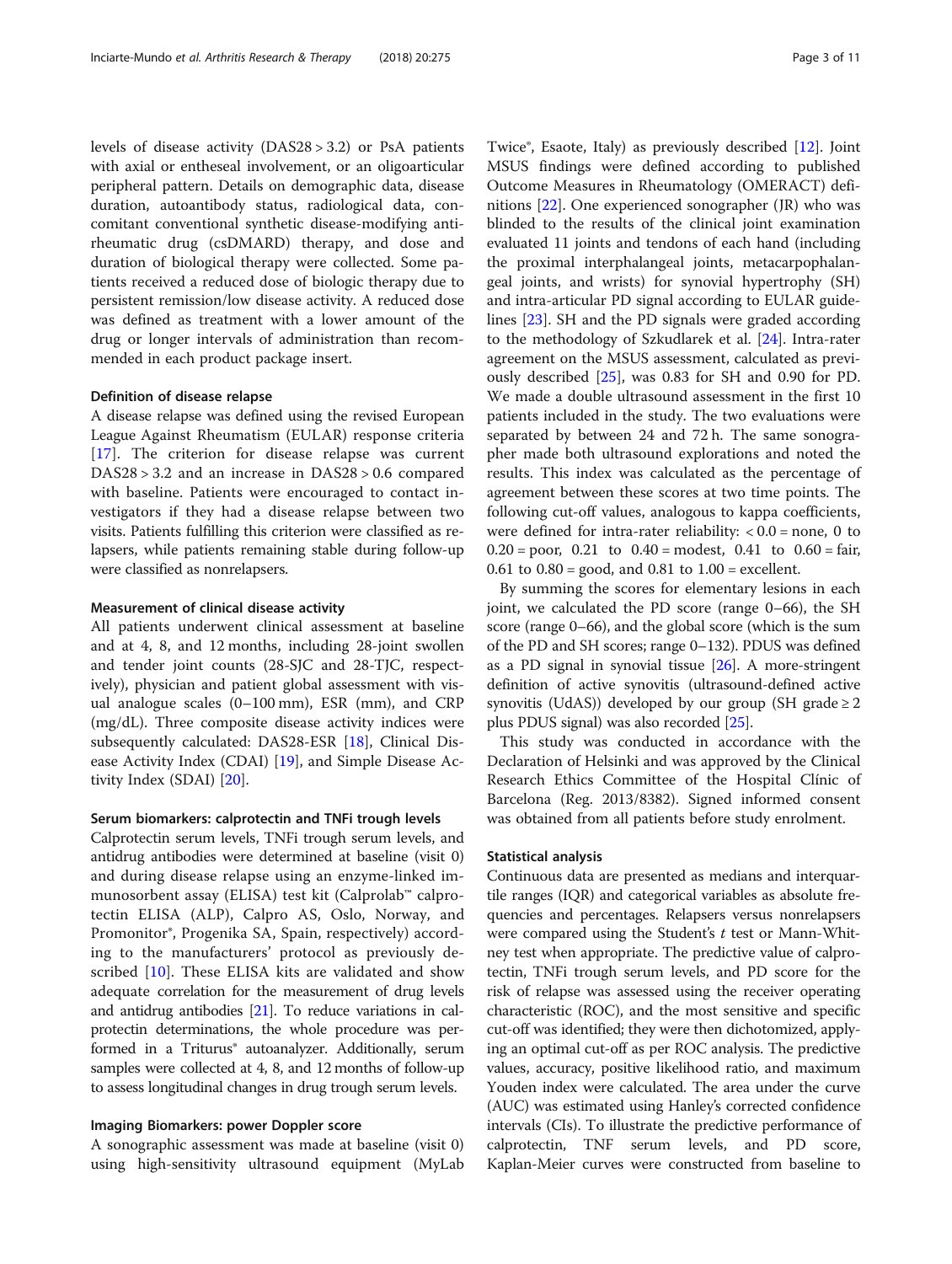<span id="page-3-0"></span>

| Table 1 Baseline characteristics of patients with disease relapse ("relapsers") or stable disease activity ("nonrelapsers") during 1 year |  |  |  |
|-------------------------------------------------------------------------------------------------------------------------------------------|--|--|--|
| of follow-up                                                                                                                              |  |  |  |

| Characteristic                                 | Total $(n = 95)$      | Nonrelapsers ( $n = 83$ ) | Relapsers ( $n = 12$ ) | p value |
|------------------------------------------------|-----------------------|---------------------------|------------------------|---------|
| Age (years)                                    | 57 (50-66)            | 57 (50-66)                | 57 (48-63.5)           | 0.614   |
| Female, $n$ (%)                                | 61 (64.2%)            | 53 (63.9%)                | 8 (66.7%)              | 1.000   |
| Disease duration (years)                       | $15(9-21)$            | $15(9-21)$                | $14.5(7.5-24.5)$       | 0.831   |
| Diagnosis, n (%)                               |                       |                           |                        | 0.215   |
| Psoriatic arthritis                            | 51 (53,7%)            | 47 (56.6%)                | 4 (33.3%)              |         |
| Rheumatoid arthritis                           | 44 (46.3%)            | 36 (43,4%)                | 8 (66.7%)              |         |
| Time to csDMARD (months)                       | $25.6$ $(5.1 - 62.2)$ | 24.4 (5.5–62.2)           | $32.6(5.1 - 92.3)$     | 0.911   |
| Time to bDMARD (months)                        | 98.5 (36.9-165.9)     | 98.5 (38.8-160.9)         | 95.9 (33.6225.9)       | 0.823   |
| Time-to-remission/LDA (months)                 | $3.27(2.13-4.3)$      | 3.07 (1.9-3.97)           | 20.4 (16.8-24.3)       | < 0.001 |
| Time-in-remission/LDA (months)                 | 58.7 (26.7-86.6)      | $60.1(27.6 - 88.0)$       | 25.0 (9.4-59.3)        | 0.027   |
| Calprotectin (µg/mL)                           | $1.66(0.69 - 2.68)$   | $1.44(0.62 - 2.34)$       | $6.01(5.01 - 6.44)$    | < 0.001 |
| CRP (mg/dL)                                    | $0.10(0.04 - 0.26)$   | $0.09(0.03 - 0.22)$       | $0.17(0.04 - 0.52)$    | 0.388   |
| ESR (mm)                                       | $10(7-18)$            | $10(7-16)$                | $14.5(8-21.5)$         | 0.225   |
| Albumin (g/L)                                  | 42 (31-48)            | 43 (31–48)                | $31(31-47)$            | 0.210   |
| Biologic treatment, n (%)                      |                       |                           |                        | 0.843   |
| Adalimumab                                     | 34 (35.8%)            | 30 (36.1%)                | 4 (33.3%)              |         |
| Etanercept                                     | 44 (46.3%)            | 39 (47.0%)                | 5 (41.7%)              |         |
| Infliximab                                     | 17 (17.9%)            | 14 (16.9%)                | $3(25.0\%)$            |         |
| Biological treatment duration (months)         | 61.6 (30.8-91.4)      | 63.2 (31.8-92.7)          | 39.9 (25.1-61.2)       | 0.136   |
| Reduced dose of biologics <sup>a</sup> , n (%) | 45 (47.4%)            | 40 (48.2%)                | 5 (41.7%)              | 0.672   |
| Monotherapy, n (%)                             | 45 (47.4%)            | 42 (50.6%)                | $3(25.0\%)$            | 0.127   |
| Concomitant steroids, n (%)                    | 18 (18.9%)            | 13 (15.7%)                | 5 (41.7%)              | 0.047   |
| Global TNFi trough serum levels (µg/mL)        | $2.20(1.07-6.26)$     | 2.70 (1.18–6.83)          | $1.14(0.73 - 1.52)$    | 0.001   |
| Adalimumab (µg/mL)                             | 7.04 (2.69-9.40)      | 7.19 (5.78-9.88)          | $1.28(0.73 - 1.59)$    | 0.009   |
| Etanercept (µg/mL)                             | $1.45(1.00-2.25)$     | 1.52 (0.92-2.32)          | $1.24(1.20 - 1.54)$    | 0.698   |
| Infliximab (µg/mL)                             | $2.94(0.86 - 3.26)$   | 3.16 (1.92–4.84)          | $0(0-1.05)$            | 0.023   |
| DAS28-ESR                                      | $2.03(1.68-2.6)$      | $1.99(1.67 - 2.52)$       | 2.43 (1.89-2.74)       | 0.145   |
| Remission, n (%)                               | 72 (75.8%)            | 65 (78.3%)                | 7 (58.3%)              | 0.175   |
| Low disease activity, $n$ (%)                  | 23 (24.2%)            | 18 (21.7%)                | 5 (41.7%)              | 0.127   |
| <b>SDAI</b>                                    | $6.03$ $(2.2 - 6.26)$ | $6.02$ $(2.11-6.22)$      | $6.18(4.53 - 6.96)$    | 0.087   |
| <b>CDAI</b>                                    | $6(2-6)$              | $6(2-6)$                  | $6(4-6.5)$             | 0.220   |
| Global ultrasound score                        | $8(3-13)$             | $8(3-13)$                 | $17.5(9.5-31)$         | 0.041   |
| PD score                                       | $1(0-2)$              | $1(0-2)$                  | $5.5(2.5-10)$          | < 0.001 |
| SH score                                       | $7(3-11)$             | $6(3-10)$                 | $8.5(5-12)$            | 0.210   |
| PDUS, $n$ (%)                                  | 50 (52.6%)            | 38 (45.8%)                | 8 (66.6%)              | < 0.001 |
| Number of joints with PDUS                     | $1(0-2)$              | $1(0-2)$                  | $3.5(2.5-5)$           | < 0.001 |
| UdAS, $n$ $(\%)$                               | 29 (30.5%)            | 17 (20.5%)                | 7 (58.3%)              | < 0.001 |

Values are shown as median (interquartile range) unless otherwise stated

Significant  $p$  values are shown in bold typeface

bDMARD biologic disease-modifying antirheumatic drug, CDAI Clinical Disease Activity Index, CRP C-reactive protein, csDMARD conventional synthetic diseasemodifying antirheumatic drug, DAS28 28-joint Disease Activity Score, ESR erythrocyte sedimentation rate, LDA low disease activity, PD power Doppler, PDUS power Doppler ultrasound synovitis, SH synovial hypertrophy, SDAI Simplified Disease Activity Index, TNFi tumor necrosis factor inhibitors, UdAS ultrasound-defined active synovitis

<sup>a</sup>Treatment regimen with a lower amount of the drug or longer intervals of administration than those recommended in the package insert for each product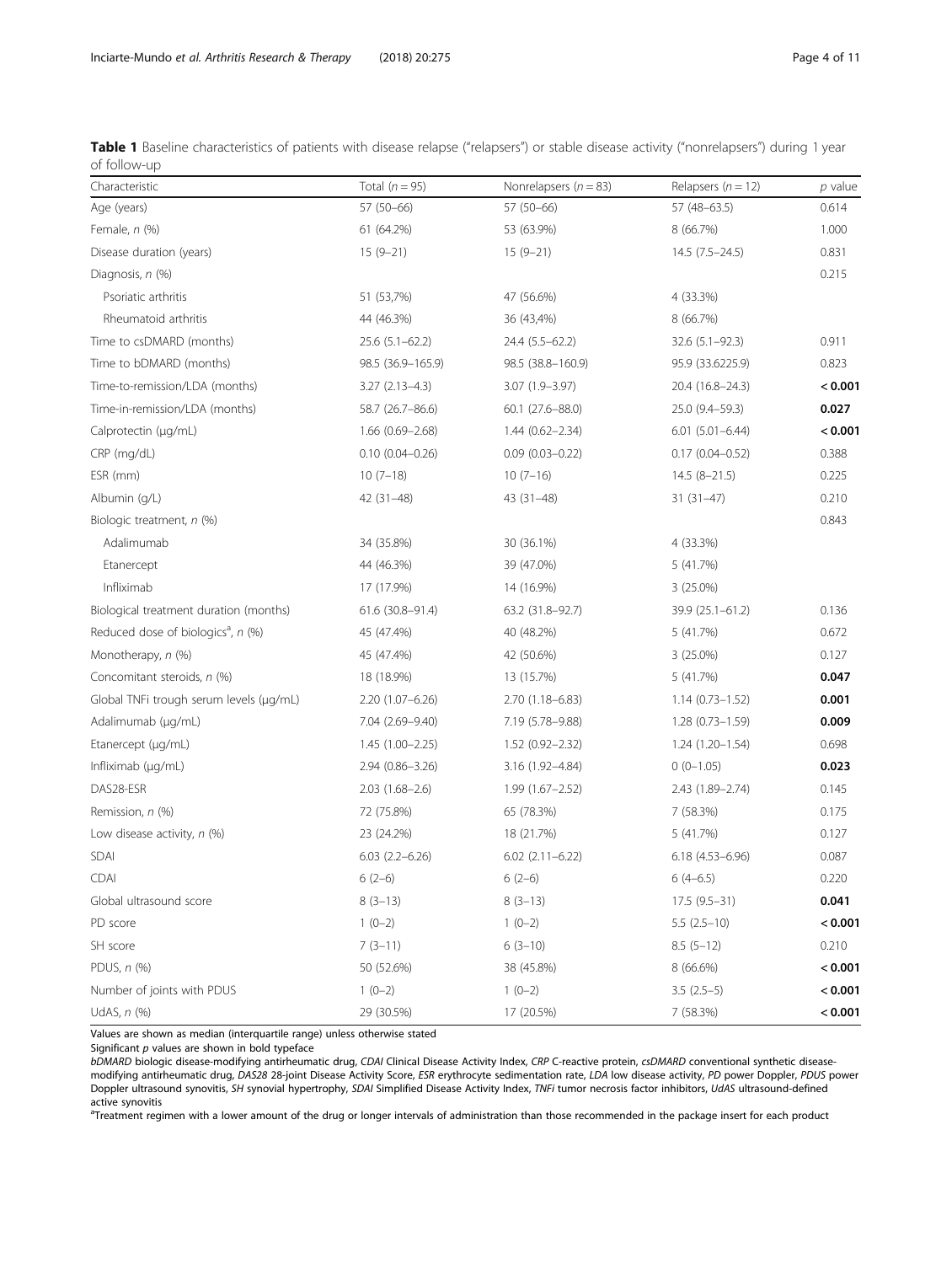relapse. Associations between baseline factors and disease relapse were assessed using Cox proportional hazards regression models. Crude odds ratios (ORs) with 95% CIs were calculated. Multivariate models were constructed to analyze the effect of covariates and to fully adjust the association between calprotectin, TNFi trough serum levels, and PD score with relapse. Models were fitted separately and compared using Akaike Information Criterion (AIC) and the Bayesian Information Criterion (BIC). The generalized estimating equation (GEE) model with an identity link for longitudinal continuous outcomes was used to assess the effect of covariates on TNFi trough serum levels at 0, 4, 8, and 12 months. The analysis was made using STATA version 11 (STATA Corp., College Station, TX, USA).

## Results

## Baseline characteristics

Of the 103 consecutive enrolled patients (47 RA, 56 PsA), eight were lost to follow-up, and 95 patients completed a 1-year follow-up (44 RA, 51 PsA). Table [1](#page-3-0) shows the clinical characteristics at baseline. Patients included were mostly women with established disease on prolonged biological treatment: 44 patients were treated with ETN, 34 with ADA, and 17 with IFX, and 45 patients had received a reduced dose of biologics and 45 were on monotherapy. Seventy-two (75.8%) and 23 patients (24.2%) fulfilled the DAS28 remission and low disease activity criteria, respectively. Fifty (52.6%) patients had PDUS, and the median number of joints with PDUS was 1. Twenty-nine (30.5%) patients fulfilled UdAS criteria.

## Baseline serum calprotectin, TNFi trough serum levels, and PDUS, and association with disease relapse

Eighty-three patients remained in remission/low disease activity over 1 year, and 12 (eight RA, four PsA) relapsed (six patients at 4 months, four at 8 months, and two at 12 months). No differences in disease duration, biological treatment duration, reduced dose, or monotherapy were observed between relapsers and nonrelapsers (Table [1\)](#page-3-0).

Clinically, relapsers had a longer time-to-remission/ low disease activity, shorter time-in-remission/low disease

| Table 2 Diagnostic statistics of dichotomized biomarkers |
|----------------------------------------------------------|
|----------------------------------------------------------|

activity, and were more often on steroid treatment compared with nonrelapsers. No differences in time to csDMARD or biological DMARD were observed (Table [1](#page-3-0)).

At baseline, relapsers had higher calprotectin levels and lower mean TNFi trough serum levels, even when analyzed according to biological agent in the ADA and IFX group. No differences in CRP or ESR were observed (Table [1\)](#page-3-0).

Relapsers showed higher PD activity, with more patients with PDUS, more joints with a PD signal, and a higher global score and PD score than nonrelapsers. In addition, more relapsers fulfilled UdAS criteria. Similar results were obtained when patients were analyzed according to diagnosis (Table [1\)](#page-3-0).

## Calprotectin had greater discriminatory capacity to predict relapse than TNFi trough serum levels and the PD score

The cut-off levels determined by ROC analysis for the optimal prediction of relapse for calprotectin, TNFi serum levels, and PD score were 3.7 μg/mL, 1.61 μg/mL, and 4, respectively, and the Youden index was 0.99, 0.51, and 0.64, respectively. ROC analyses showed that calprotectin (AUC =  $1,95\%$  CI 1.00–1.00) had greater discriminatory capacity than TNFi trough serum levels and PD score in predicting relapse. Table 2 shows further diagnostic statistics of the dichotomized biomarkers. This calprotectin cut-off level had a sensitivity of 100% and a specificity of 98.8% for the diagnosis of a relapse (positive likelihood ratio 83, negative likelihood ratio 0).

## Predictive performance of calprotectin, TNFi trough serum levels, and PD score for disease relapse

Kaplan-Meier curves were constructed from baseline to disease relapse to illustrate the predictive performance of calprotectin, TNF serum levels, and PD score. Biomarkers were dichotomized into high versus low according to cut-off levels for optimal prediction of relapse previously calculated by ROC analysis. Survival analyses by log rank tests showed significant differences between groups according to calprotectin serum levels  $(p < 0.001)$ , TNFi trough serum levels ( $p = 0.004$ ), and PD score ( $p < 0.001$ ) (Fig. [1](#page-5-0)).

|                                  | Calprotectin        | TNFi trough serum levels | Power Doppler score    |
|----------------------------------|---------------------|--------------------------|------------------------|
| Cut-off level to predict relapse | $\geq$ 3.7 µg/mL    | $<$ 1.61 $\mu$ g/mL      | $\geq 4$               |
| Area under the curve             | 1.000 (1.000-1.000) | $0.790(0.691 - 0.889)$   | $0.877(0.772 - 0.981)$ |
| Sensitivity                      | 100%                | 68.7%                    | 75.0%                  |
| Specificity                      | 98.8%               | 83.3%                    | 89.2%                  |
| Positive likelihood ratio        | 83.0                | 4.12                     | 6.92                   |
| Negative likelihood ratio        | 0.00                | 0.37                     | 0.28                   |
| Correctly classified             | 98.9%               | 70.5%                    | 87.4%                  |
| Youden index                     | 0.99                | 0.51                     | 0.64                   |

TNFi tumor necrosis factor inhibitors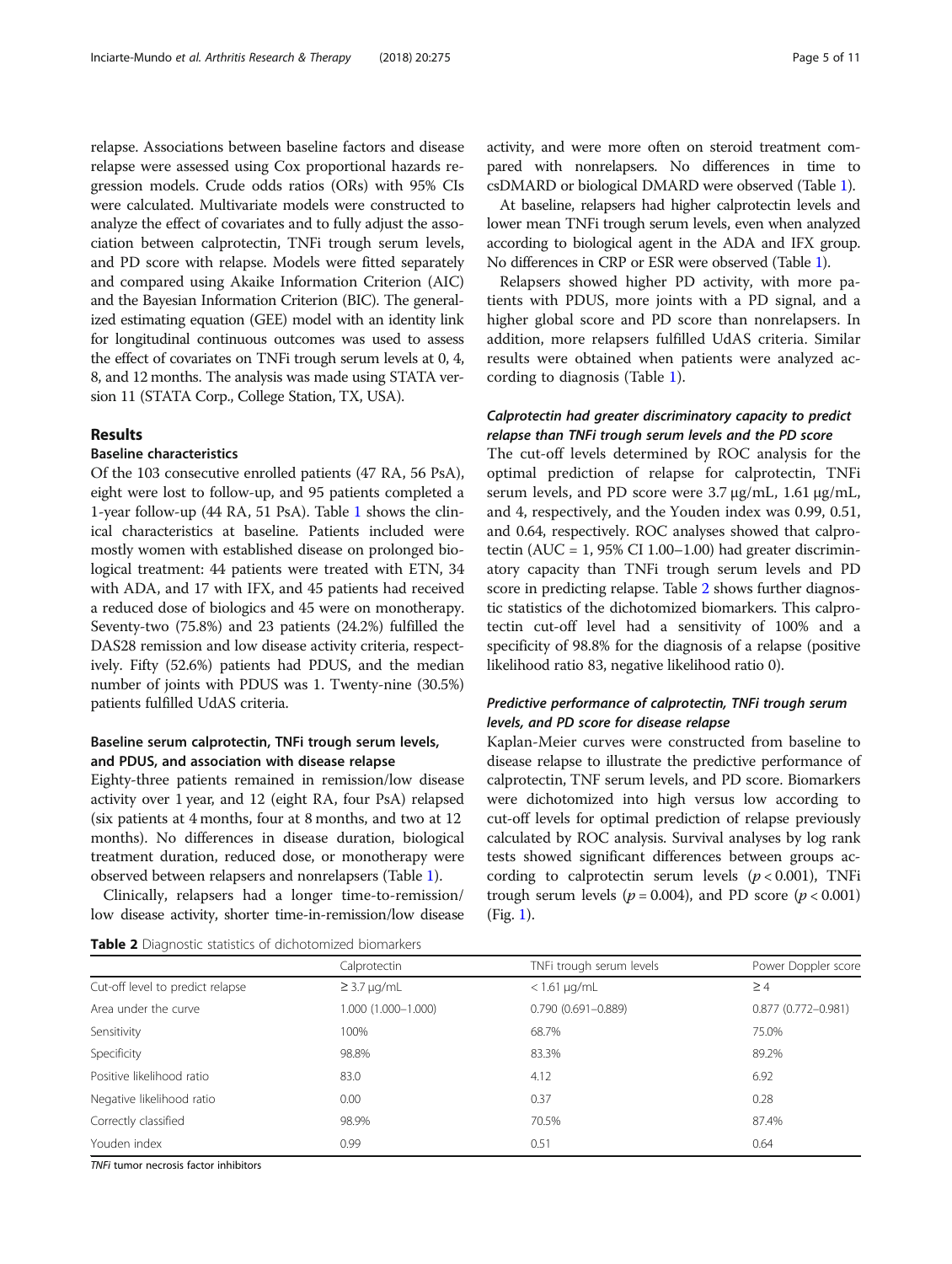<span id="page-5-0"></span>

necrosis factor inhibitors (TNFi) trough serum levels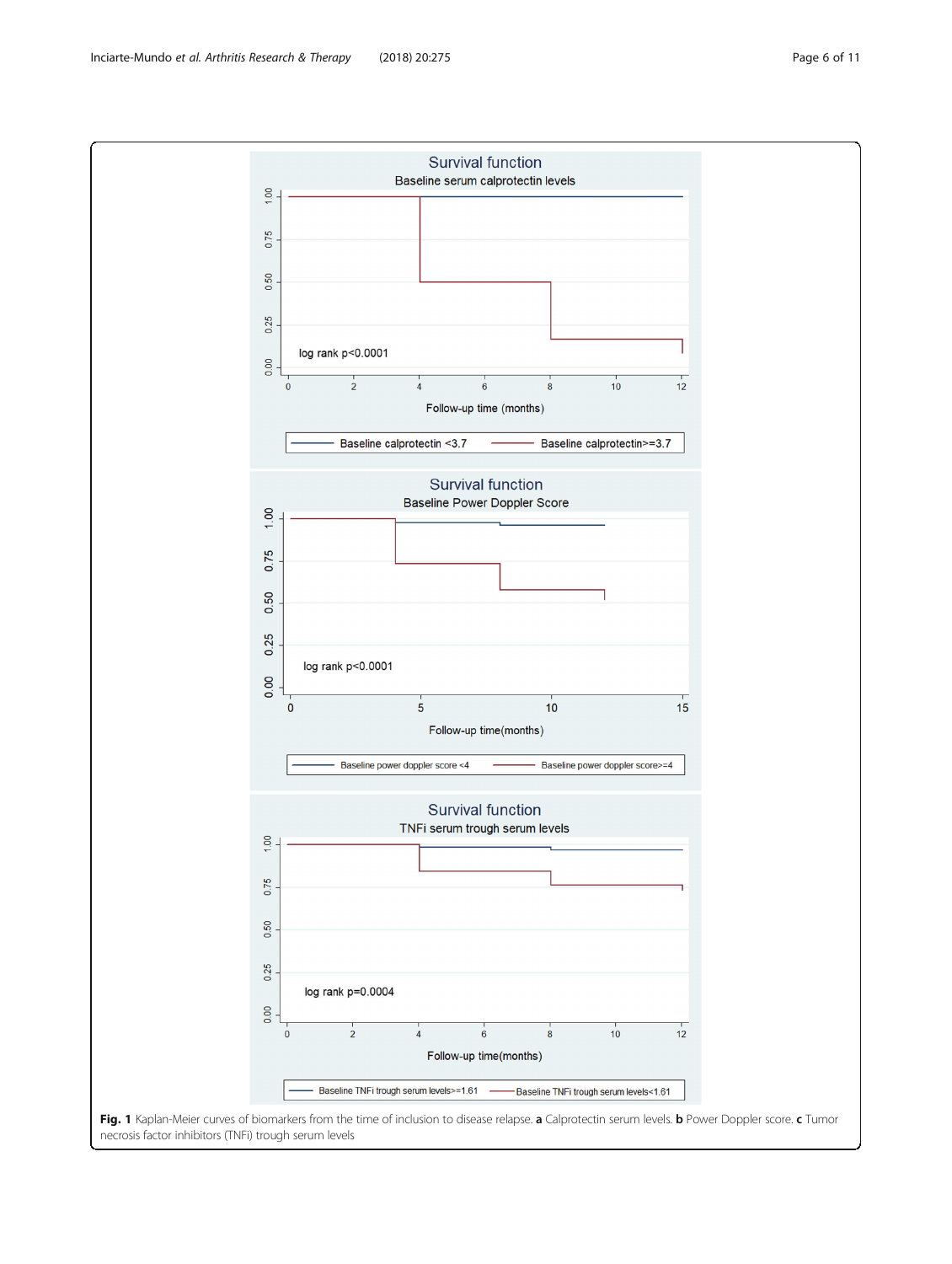## Factors associated with disease relapse

Univariate Cox regression analyses showed time-to-remission/low disease activity (hazard ratio  $(HR) = 1.17$ , p < 0.001) was the only clinical variable associated with an increased risk of relapse. In addition, steroid use, calprotectin, TNFi trough serum levels, and PD score were significantly associated with disease relapse. In the multivariate regression, only baseline calprotectin levels were independently associated with disease relapse (HR = 2.74,  $p < 0.0001$ ). No significant interaction terms were detected (Table 3).

#### Calprotectin and TNFi trough serum levels during relapse

Serum samples from the 12 relapsers were analyzed during relapse. A significant increase in calprotectin levels was observed in 10 patients, while TNFi trough serum levels decreased in all relapsers compared with baseline values (Fig. [2](#page-7-0)).

After 1 year, antidrug antibodies were detected in four patients, who all had a relapse (ADA in two out of four relapsers and IFX in two out of three relapsers). All patients with detectable antidrug antibodies had undetectable TNFi trough serum levels.

#### Longitudinal changes in TNFi trough serum levels

Multivariate GEE analysis showed that only disease activity by DAS28-ESR was significantly associated with longitudinal changes in TNFi trough serum levels (regression coefficient 0.26 (0.068 to 0.004),  $p = 0.001$ ). This effect was independent of other factors analyzed, such as diagnosis, monotherapy, steroids, and reduced dose of biologics (Table [4\)](#page-8-0).

The results of our study show that TNFi trough serum levels, PD score, and time-to-remission/low disease activity were significantly associated with disease relapse. However, only baseline calprotectin levels independently predicted disease relapse in RA and PsA patients treated with TNFi after a 1-year follow-up.

The innate immune system plays a central role in local inflammation in RA and PsA patients, as demonstrated by the massive infiltration of macrophages into the synovial tissue [[27](#page-9-0)–[29](#page-9-0)]. Most biologics, including TNFi and anti-interleukin (IL)-6, specifically target cytokines related to this cell type, and thus it is not surprising that changes in the number of synovial sublining macrophages correlate with clinical improvement in RA patients [\[30](#page-9-0)]. Calprotectin is released by innate immune cells, particularly neutrophils and macrophages, and calprotectin levels provide reliable information about neutrophil activation associated with disease activity in RA and PsA patients [\[4](#page-9-0), [25,](#page-9-0) [31](#page-9-0)–[33\]](#page-9-0).

In our cohort, calprotectin performed particularly well because all relapsers showed a baseline calprotectin level  $> 3.7 \mu$ g/mL; this high accuracy in predicting disease relapses is not completely unexpected. In other inflammatory conditions, such as juvenile idiopathic arthritis (JIA) [[13](#page-9-0)], systemic-onset juvenile idiopathic arthritis (SoJIA) [[34](#page-9-0)], ANCA-associated vasculitis [\[35](#page-10-0)], or inflammatory bowel disease (IBD) [[36](#page-10-0)], calprotectin has been shown to be a more sensitive indicator of disease activity and, in consequence, more accurately predicts relapse [\[34](#page-9-0), [37](#page-10-0)–[40](#page-10-0)].

We have previously demonstrated that RA patients in remission with a PD signal had significantly greater macrophage infiltration in the synovial tissue, comparable

**Table 3** Baseline factors associated with disease relapse using Cox proportional hazards regression models

| Baseline characteristics         | Univariate                    | Multivariate<br>HR (95% CI; $p$ value) |  |
|----------------------------------|-------------------------------|----------------------------------------|--|
|                                  | HR (95% CI; $p$ value)        |                                        |  |
| Calprotectin (µg/mL)             | $2.38$ (1.79-3.16; < 0.0001)  | $2.74$ (1.71-4.41; < 0.0001)           |  |
| Power Doppler score, 0-66        | $1.31(1.18-1.45; < 0.0001)$   |                                        |  |
| TNFi trough serum levels (µg/mL) | $0.47$ (0.26-0.88; 0.018)     | $0.36$ (0.10-1.30; 0.120)              |  |
| DAS-ESR                          | 2.10 (0.72-6.18; 0.175)       |                                        |  |
| Time-to-remission (months)       | $1.17(1.11-1.23) < 0.0001$    |                                        |  |
| Time-in-remission (months)       | $0.98$ $(0.97 - 1.00; 0.087)$ |                                        |  |
| Female gender                    | 1.25 (0.38-4.15; 0.716)       |                                        |  |
| Disease duration (months)        | 1.02 (0.96-1.08; 0.510)       |                                        |  |
| Diagnosis, RA/PsA                | 2.39 (0.72-7.93; 0.155)       | $0.80$ (0.10-6.30; 0.832)              |  |
| Age (years)                      | $0.98$ $(0.94 - 1.03; 0.535)$ |                                        |  |
| Monotherapy                      | $0.36$ (0.10-1.33; 0.125)     | $0.51$ (0.08-3.35; 0.484)              |  |
| Steroids                         | 3.12 (1.02-10.1; 0.046)       | $0.22$ $(0.04 - 1.21; 0.082)$          |  |

Significant values are shown in bold typeface

CI confidence interval, DAS-ESR Disease Activity Score-erythrocyte sedimentation rate, HR hazard ratio, PsA psoriatic arthritis, RA rheumatoid arthritis, TNFi tumor necrosis factor inhibitors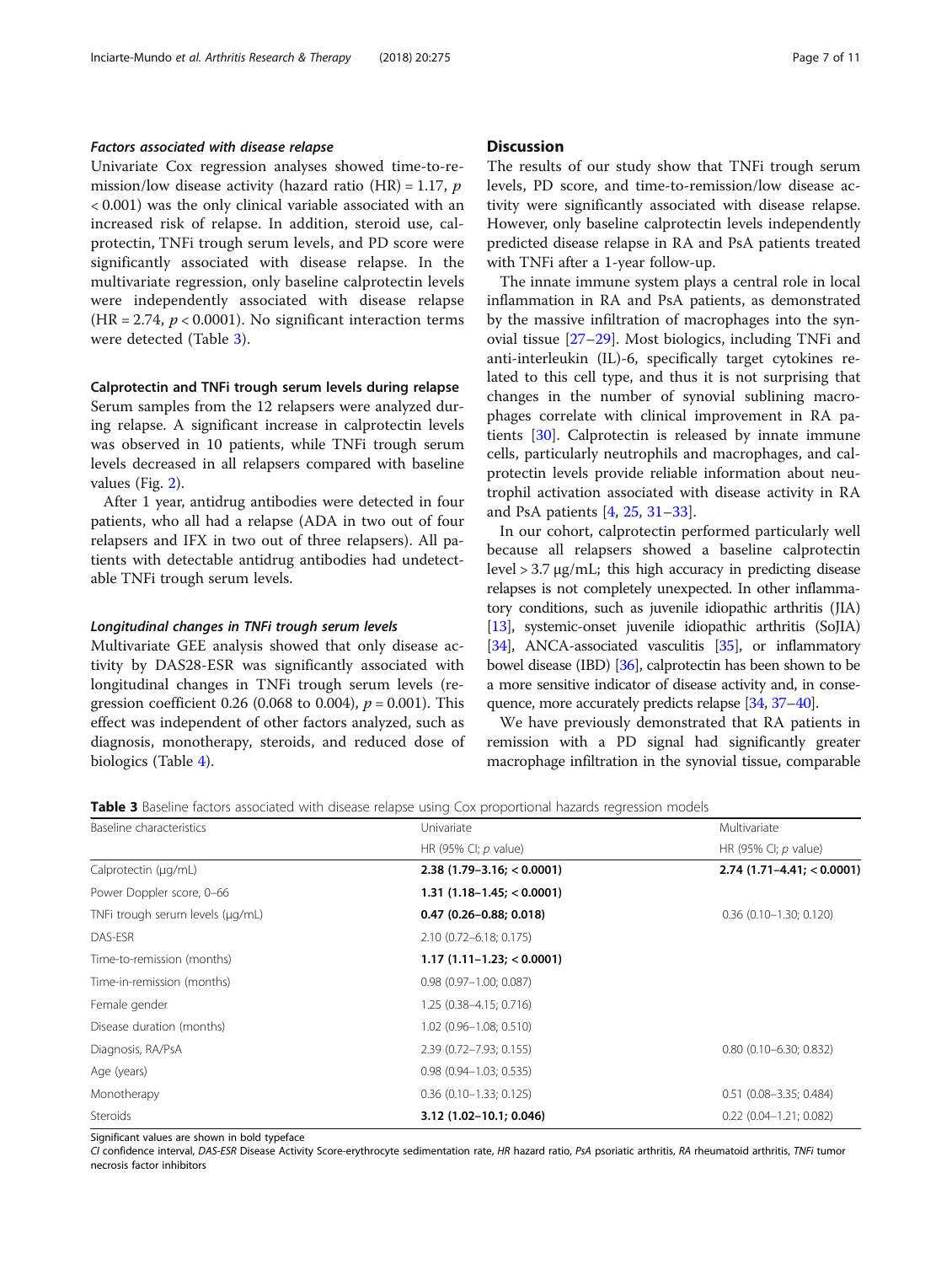<span id="page-7-0"></span>

to clinically active patients [[25](#page-9-0)], which may explain why these patients had threefold higher calprotectin serum levels compared with healthy blood donors [\[10\]](#page-9-0). As expected, relapsers showed a significant increase in calprotectin serum levels during the disease relapse, reflecting local ongoing inflammation. Thus, calprotectin serum levels may identify residual inflammatory activity in patients with low disease activity and are a strong predictor of disease relapse.

Nonrelapsers had higher drug trough serum levels than relapsers, even according to the biologic agent, and these significantly decreased during relapse, supporting a previous report on the relationship between inflammation and TNFi pharmacokinetics in RA. In patients with substantial inflammation, IFX serum levels were decreased due to its capture by TNF $\alpha$  [\[41\]](#page-10-0). Our results support the emerging role of TNFi trough serum levels as a relevant factor associated with disease activity in RA and PsA patients receiving biological therapy [\[14](#page-9-0)–[16,](#page-9-0) [42\]](#page-10-0).

In accordance with previous reports [\[1](#page-9-0)], 52.6% of our patients in clinical remission or with low disease activity (65.9% RA, 41.1% PsA) showed PD activity in at least one joint, which has been associated with a higher risk of disease relapse in RA [[2](#page-9-0), [3\]](#page-9-0). Although there are no data available for polyarticular PsA, logistic regression analyses showed that the PD score, regardless of diagnosis, was associated with relapse, which is a relevant contribution of our study. Remission is not equivalent to the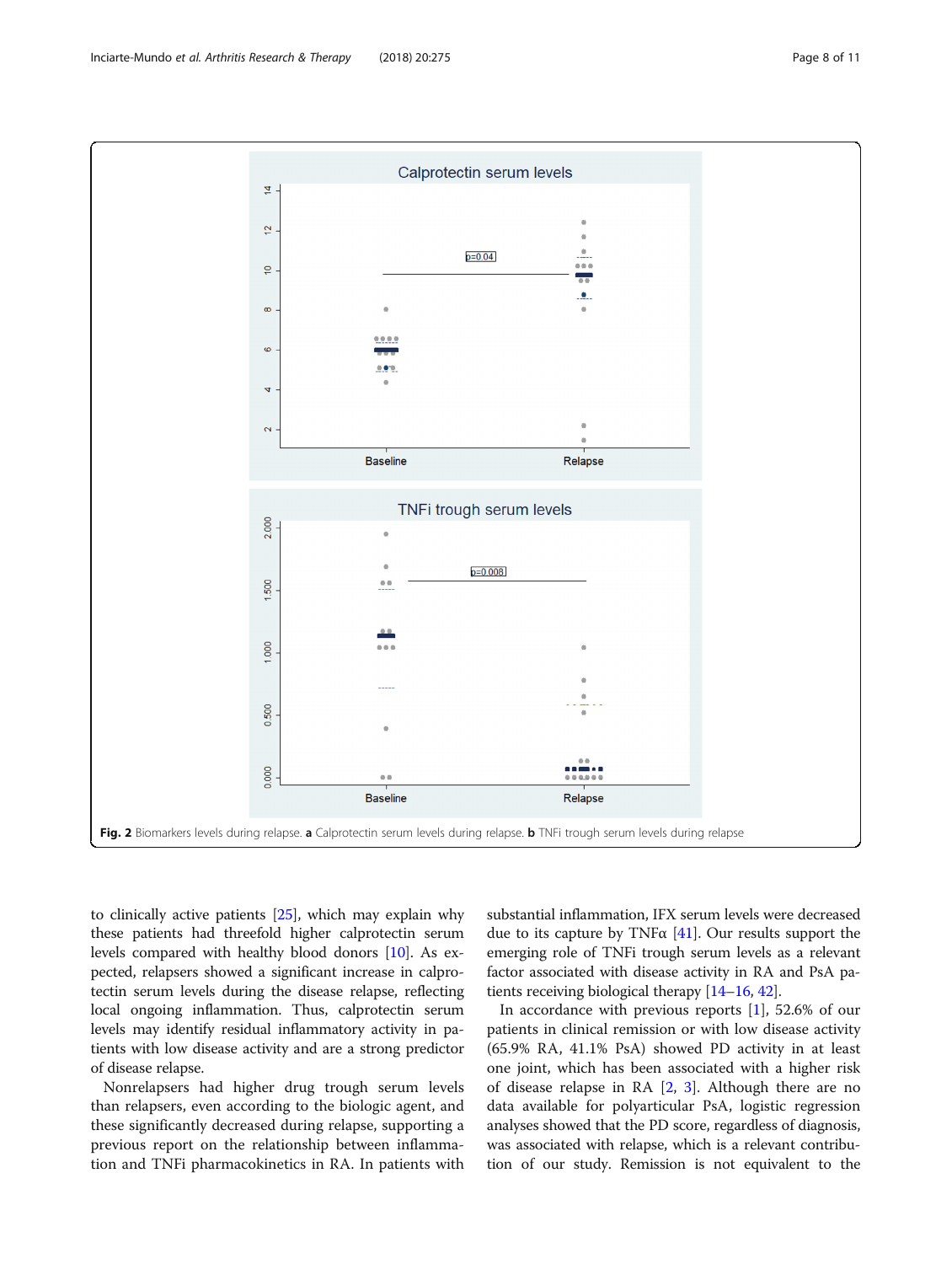<span id="page-8-0"></span>Table 4 Factors associated with longitudinal changes in TNFi trough serum levels over 1 year of follow-up using GEE multivariate models

| Constant              | 4.45 (2.99 to 6.25)        | < 0.0001 |
|-----------------------|----------------------------|----------|
|                       |                            |          |
| Steroids              | $0.020(0.325 - 0.090)$     | 0.538    |
| 12-month visit        | $0.002$ (0.005-0.032)      | 0.409    |
| 8-month visit         | $0.004(0.032 - 0.002)$     | 0.280    |
| 4-month visit         | $0.012(0.044 - 0.0004)$    | 0.023    |
| Baseline              | 1                          |          |
| Follow-up             |                            |          |
| Monotherapy (yes/no)  | $0.0004$ $(0.090 - 0.062)$ | 0.863    |
| Diagnosis (RA/PsA)    | $0.005(0.058 - 0.144)$     | 0.662    |
| Reduced dose (yes/no) | $0.022$ $(0.168 - 0.012)$  | 0.271    |
| DAS28-ESR             | $0.26(0.068 - 0.004)$      | 0.001    |
|                       | β coefficient (95% CI)     |          |
| Variable              | TNFi trough serum levels   | p value  |

Significant values are shown in bold typeface

CI confidence interval, DAS28-ESR 28-joint Disease Activity Score-erythrocyte sedimentation rate, GEE generalized estimating equation, PsA psoriatic arthritis, RA rheumatoid arthritis, TNFi tumor necrosis factor inhibitors

absence of inflammation. Persistence of the PD signal could explain the radiographic damage progression observed in RA and PsA patients in clinical remission [[1](#page-9-0), [43](#page-10-0)].

As in previous reports, the only clinical factor associated with relapse identified in our study was time-to-remission/ low disease activity. Sustained remission was only determined by time-to-remission in a cohort of early RA patients; the probability of sustained remission increased significantly with decreasing time-to-remission, independently of the DMARD type or strategy [[44](#page-10-0)].

Accurately predicting relapses could avoid delays and related costs  $[45]$  $[45]$ . Calprotectin  $[46]$  $[46]$  and TNFi trough levels [\[47\]](#page-10-0) have been included in guidelines on monitoring the therapeutic response in IBD patients. In RA, there are some proposals for decision algorithms which have included calprotectin [\[48\]](#page-10-0) and TNFi trough levels [[49](#page-10-0)].

The small sample size and low percentage of relapsing patients (12.6%) could be a limitation. However, we were able to detect statically significant differences between relapsers and nonrelapsers, which is a strength of our study. We presumed that the use of  $DAS28 \leq 3.2$  as the inclusion criteria could limit the interpretation of our results, since this composite index allows residual tender and/or swollen joints in patients classified as being in remission. However, it is the most widely used composite articular index, and therefore our results would be clinically applicable, contributing to the strengths of this study. Although developed to assess disease activity in RA, studies support the use of DAS28 in PsA patients receiving biological therapy [[50\]](#page-10-0). A single rheumatologist performed the US assessment in both hands, and therefore inter-observer reliability could not be calculated,

and there is a known significant variability between observers in the assessment of synovitis using US. Also, US assessment focused on the hand could be insufficient to capture inflammatory activity of systemic diseases, such as RA and PsA. However, US examination of hands only could be sufficient to detect > 90% of RA patients in the clinic with subclinical inflammation [\[51](#page-10-0)].

Considering these limitations, we have demonstrated a high accuracy of baseline calprotectin serum levels in predicting relapse in patients with low levels of disease activity.

## Conclusions

In RA and PsA patients with low levels of disease activity, time-to-remission/low disease activity, calprotectin serum levels, TNFi trough serum levels, and PD score were significantly associated with disease relapse. However, only baseline calprotectin levels were independently associated with disease relapse. Calprotectin may be used to stratify disease activity more accurately in patients with low disease activity, guiding therapeutic decisions towards safer and more cost-effective strategies.

#### Abbreviations

ACR: American College of Rheumatology; ADA: Adalimumab; AIC: Akaike Information Criterion; AUC: Area under the curve; BIC: Bayesian Information Criterion; CASPAR: Classification of Psoriatic Arthritis; CDAI: Clinical Disease Activity Index; CI: Confidence interval; CRP: C-reactive protein; csDMARD: Conventional synthetic disease-modifying antirheumatic drug; DAS28: 28-Joint Disease Activity Score; ESR: Erythrocyte sedimentation rate; ETN: Etanercept; EULAR: European League Against Rheumatism; GEE: Generalized estimating equation; HR: Hazard ratio; IFX: Infliximab; MSUS: Musculoskeletal ultrasound; OMERACT: Outcome Measures in Rheumatology; OR: Odds ratio; PD: Power Doppler; PDUS: Power Doppler ultrasound synovitis; PsA: Psoriatic arthritis; RA: Rheumatoid arthritis; ROC: Receiver operating characteristic; SDAI: Simple Disease Activity Index; SH: Synovial hypertrophy; TNFi: Tumor necrosis factor inhibitors; UdAS: Ultrasound-defined active synovitis

#### Acknowledgements

The authors acknowledge the statistical assistance provided by Dr. Loreto Carmona and Dr. María Jesús García de Yébenes y Prous, the technical advice of David Buss, and the Spanish Rheumatology Society.

#### Funding

This study was financially supported by research grants from the Hospital Clinic of Barcelona "Emili Letang 2013", Investigator Initiated Research (IIR) from Pfizer (WS2392358), and the Catalan Society of Rheumatology.

#### Availability of data and materials

The datasets used and/or analyzed during the current study are available from the corresponding author on reasonable request.

#### Authors' contributions

All authors were involved in drafting the article or revising it critically for important intellectual content, and all authors approved the final version to be published. Study conception and design: RS, JI-M, JR, and JY. Acquisition of data: RS, JI-M, JR, MVH, SRC-V, and VR-E. Analysis and interpretation of data: RS, JI-M, JR, VR-E, JDC, MP, SRC-V, and MVH.

#### Ethics approval and consent to participate

This study was conducted in accordance with the Declaration of Helsinki and was approved by the Hospital Clínic of Barcelona Clinical Research Ethics Committee (Reg. 2013/8382). Signed informed consent was obtained from all patients before study enrolment.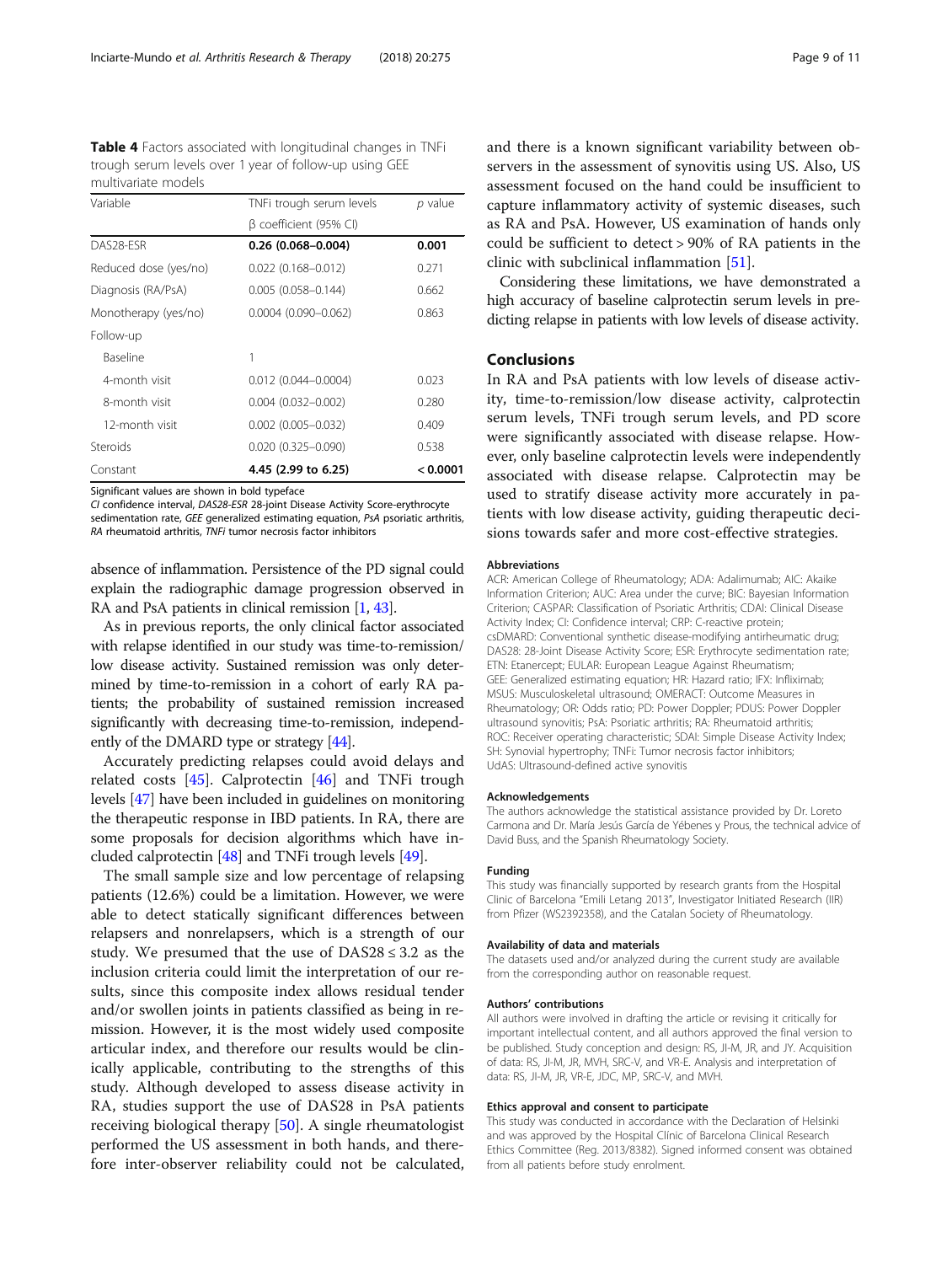#### <span id="page-9-0"></span>Consent for publication

Not applicable.

#### Competing interests

The authors declare that they have no competing interests.

## Publisher's Note

Springer Nature remains neutral with regard to jurisdictional claims in published maps and institutional affiliations.

#### Author details

<sup>1</sup>Department of Rheumatology, Hospital Clinic, University of Barcelona, Carrer Villarroel 170, 08036 Barcelona, Spain. <sup>2</sup>Department of Immunology, Hospital Clinic, University of Barcelona, Barcelona, Spain.

## Received: 5 June 2018 Accepted: 8 November 2018 Published online: 13 December 2018

## References

- 1. Brown AK, Quinn MA, Karim Z, Conaghan PG, Peterfy CG, Hensor E, et al. Presence of significant synovitis in rheumatoid arthritis patients with disease-modifying antirheumatic drug-induced clinical remission: evidence from an imaging study may explain structural progression. Arthritis Rheum. 2006;54:3761–73.
- 2. Scirè CA, Montecucco C, Codullo V, Epis O, Todoerti M, Caporali R. Ultrasonographic evaluation of joint involvement in early rheumatoid arthritis in clinical remission: power Doppler signal predicts short-term relapse. Rheumatology. 2009;48:1092–7.
- 3. Saleem B, Brown AK, Quinn M, Karim Z, Hensor EM, Conaghan P, et al. Can flare be predicted in DMARD treated RA patients in remission, and is it important? A cohort study. Ann Rheum Dis. 2012;71:1316–21.
- 4. Berntzen HB, Munthe E, Fagerhol MK. A longitudinal study of the leukocyte protein L1 as an indicator of disease activity in patients with rheumatoid arthritis. J Rheumatol. 1989;16:1416–20.
- 5. Hansson C, Eriksson C, Alenius G-M. S-calprotectin (S100A8/S100A9): a potential marker of inflammation in patients with psoriatic arthritis. J Immunol Res. 2014;2014:696415.
- 6. Hammer HB, Odegard S, Fagerhol MK, Landewé R, van der Heijde D, Uhlig T, et al. Calprotectin (a major leucocyte protein) is strongly and independently correlated with joint inflammation and damage in rheumatoid arthritis. Ann Rheum Dis. 2007;66:1093–7.
- 7. Hammer HB, Ødegård S, Syversen SW, Landewé R, van der Heijde D, Uhlig T, et al. Calprotectin (a major S100 leucocyte protein) predicts 10-year radiographic progression in patients with rheumatoid arthritis. Ann Rheum Dis. 2010;69:150–4.
- 8. Choi IY, Gerlag DM, Herenius MJ, Thurlings RM, Wijbrandts CA, Foell D, et al. MRP8/14 serum levels as a strong predictor of response to biological treatments in patients with rheumatoid arthritis. Ann Rheum Dis. 2015;74: 499–505.
- 9. Ademowo OS, Hernandez B, Collins E, Rooney C, Fearon U, van Kuijk AW, et al. Discovery and confirmation of a protein biomarker panel with potential to predict response to biological therapy in psoriatic arthritis. Ann Rheum Dis. 2016;75:234–41.
- 10. Inciarte-Mundo J, Victoria Hernández M, Ruiz-Esquide V, Raquel Cabrera-Villalba S, Ramirez J, Cuervo A, et al. Serum calprotectin versus acute-phase reactants in the discrimination of inflammatory disease activity in rheumatoid arthritis patients receiving tumor necrosis factor inhibitors. Arthritis Care Res. 2016;68:899–906.
- 11. Inciarte-Mundo J, Ruiz-Esquide V, Hernández MV, Cañete JD, Cabrera-Villalba SR, Ramirez J, et al. Calprotectin more accurately discriminates the disease status of rheumatoid arthritis patients receiving tocilizumab than acute phase reactants. Rheumatology. 2015;54:2239–43.
- 12. Inciarte-Mundo J, Ramirez J, Hernández MV, Ruiz-Esquide V, Cuervo A, Cabrera-Villalba SR, et al. Calprotectin and TNF trough serum levels identify power Doppler ultrasound synovitis in rheumatoid arthritis and psoriatic arthritis patients in remission or with low disease activity. Arthritis Res Ther. 2016;18:160.
- 13. Gerss J, Roth J, Holzinger D, Ruperto N, Wittkowski H, Frosch M, et al. Phagocyte-specific S100 proteins and high-sensitivity C reactive protein as biomarkers for a risk-adapted treatment to maintain remission in juvenile idiopathic arthritis: a comparative study. Ann Rheum Dis. 2012;71:1991–7.
- 14. Bartelds GM, Krieckaert CL, Nurmohamed MT, van Schouwenburg PA, Lems WF, Twisk JW, et al. Development of antidrug antibodies against adalimumab and association. JAMA Intern Med. 2011;305:1460–8.
- 15. de Vries MK, Wolbink GJ, Stapel SO, de Vrieze H, van Denderen JC, Dijkmans BA, et al. Decreased clinical response to infliximab in ankylosing spondylitis is correlated with anti-infliximab formation. Ann Rheum Dis. 2007;66:1252–4.
- 16. Chen DY, Chen YM, Tsai WC, Tseng JC, Chen YH, Hsieh CW, et al. Significant associations of antidrug antibody levels with serum drug trough levels and therapeutic response of adalimumab and etanercept treatment in rheumatoid arthritis. Ann Rheum Dis. 2015;74:e16.
- 17. Van Gestel AM, Haagsma CJ, Van Riel PLCM. Validation of rheumatoid arthritis improvement criteria that include simplified joint counts. Arthritis Rheum. 1998;41:1845–50.
- 18. Prevoo ML, van't Hof MA, Kuper HH, van Leeuwen MA, van de Putte LB, van Riel PL. Modified disease activity scores that include twenty-eight-joint counts: development and validation in a prospective longitudinal study of patients with rheumatoid arthritis. Arthritis Rheum. 1995;38:44–8.
- 19. Aletaha D, Nell V, Stamm T, Uffmann M, Pflugbeil S, Machold K, et al. Acute phase reactants add little to composite disease activity indices for rheumatoid arthritis: validation of a clinical activity score. Arthritis Res Ther. 2005;7:R796–806.
- 20. S Smolen JS, Breedveld FC, Schiff MH, Kalden JR, Emery P, Eberl G, et al. A simplified disease activity index for rheumatoid arthritis for use in clinical practice. Rheumatology. 2003;42:244–57.
- 21. Valor L, Hernández-Flórez D, de la Torre I, Llinares F, Rosas J, Yagüe J, et al. Agreement in assessment of infliximab and adalimumab levels in rheumatoid arthritis: interlaboratory and interassay comparison. Clin Exp Rheumatol. 2015;33:617–23.
- 22. Wakefield RJ, Balint PV, Szkudlarek M, Filippucci E, Backhaus M, D'Agostino MA, et al. Musculoskeletal ultrasound including definitions for ultrasonographic pathology. J Rheumatol. 2005;32:2485–7.
- 23. Backhaus M, Burmester GR, Gerber T, Grassi W, Machold KP, Swen WA, et al. Guidelines for musculoskeletal ultrasound in rheumatology. Ann Rheum Dis. 2001;60:641–9.
- 24. Szkudlarek M, Court-Payen M, Jacobsen S, Klarlund M, Thomsen HS, Østergaard M. Interobserver agreement in ultrasonography of the finger and toe joints in rheumatoid arthritis. Arthritis Rheum. 2003;48:955–62.
- 25. Ramírez J, Celis R, Usategui A, Ruiz-Esquide V, Faré R, Cuervo A, et al. Immunopathologic characterization of ultrasound-defined synovitis in rheumatoid arthritis patients in clinical remission. Arthritis Res Ther. 2016;18:74.
- 26. Naredo E, Collado P, Cruz A, Palop MJ, Cabero F, Richi P, et al. Longitudinal power Doppler ultrasonographic assessment of joint inflammatory activity in early rheumatoid arthritis: predictive value in disease activity and radiologic progression. Arthritis Care Res. 2007;57:116–24.
- 27. Youssef PP, Smeets TJ, Bresnihan B, Cunnane G, Fitzgerald O, Breedveld F, et al. Microscopic measurement of cellular infiltration in the rheumatoid arthritis synovial membrane: a comparison of semiquantitative and quantitative analysis. Br J Rheumatol. 1998;37:1003–7.
- 28. Taccari E, Fattorossi A, Moretti S, Riccieri V, Fasani M, Zoppini A. Phenotypic profile of major synovial cell populations in longstanding psoriatic arthritis. J Rheumatol. 1987;14:525–30.
- 29. Veale D, Yanni G, Rogers S, Barnes L, Bresnihan B, Fitzgerald O. Reduced synovial membrane macrophage numbers, ELAM-1 expression, and lining layer hyperplasia in psoriatic arthritis as compared with rheumatoid arthritis. Arthritis Rheum. 1993;36:893–900.
- 30. Haringman JJ, Gerlag DM, Zwinderman AH, Smeets TJM, Kraan MC, Baeten D, et al. Synovial tissue macrophages: a sensitive biomarker for response to treatment in patients with rheumatoid arthritis. Ann Rheum Dis. 2005;64: 834–8.
- 31. Berntzen HB, Munthe E, Fagerhol MK. The major leukocyte protein L1 as an indicator of inflammatory joint disease. Scand J Rheumatol. 1988;76:251–6.
- 32. Brun JG, Jonsson R, Haga HJ. Measurement of plasma calprotectin as an indicator of arthritis and disease activity in patients with inflammatory rheumatic diseases. J Rheumatol. 1994;21:733–8.
- 33. Brun JG, Haga HJ, Bøe E, Kallay I, Lekven C, Berntzen HB, et al. Calprotectin in patients with rheumatoid arthritis: relation to clinical and laboratory variables of disease activity. J Rheumatol. 1992;19:859–62.
- 34. Holzinger D, Frosch M, Kastrup A, Prince FHM, Otten MH, Van Suijlekom-Smit LW, et al. The Toll-like receptor 4 agonist MRP8/14 protein complex is a sensitive indicator for disease activity and predicts relapses in systemiconset juvenile idiopathic arthritis. Ann Rheum Dis. 2012;71:974–80.